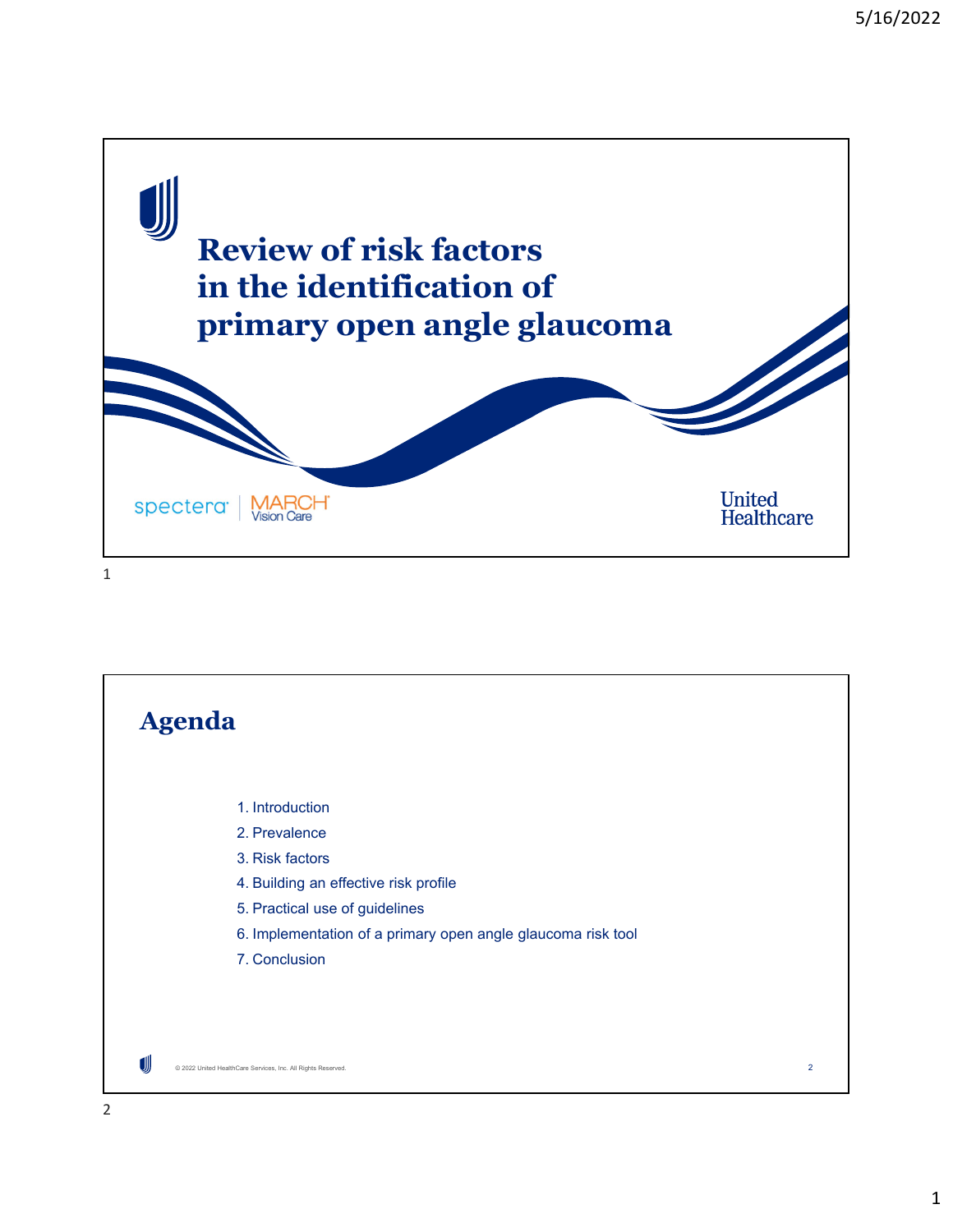

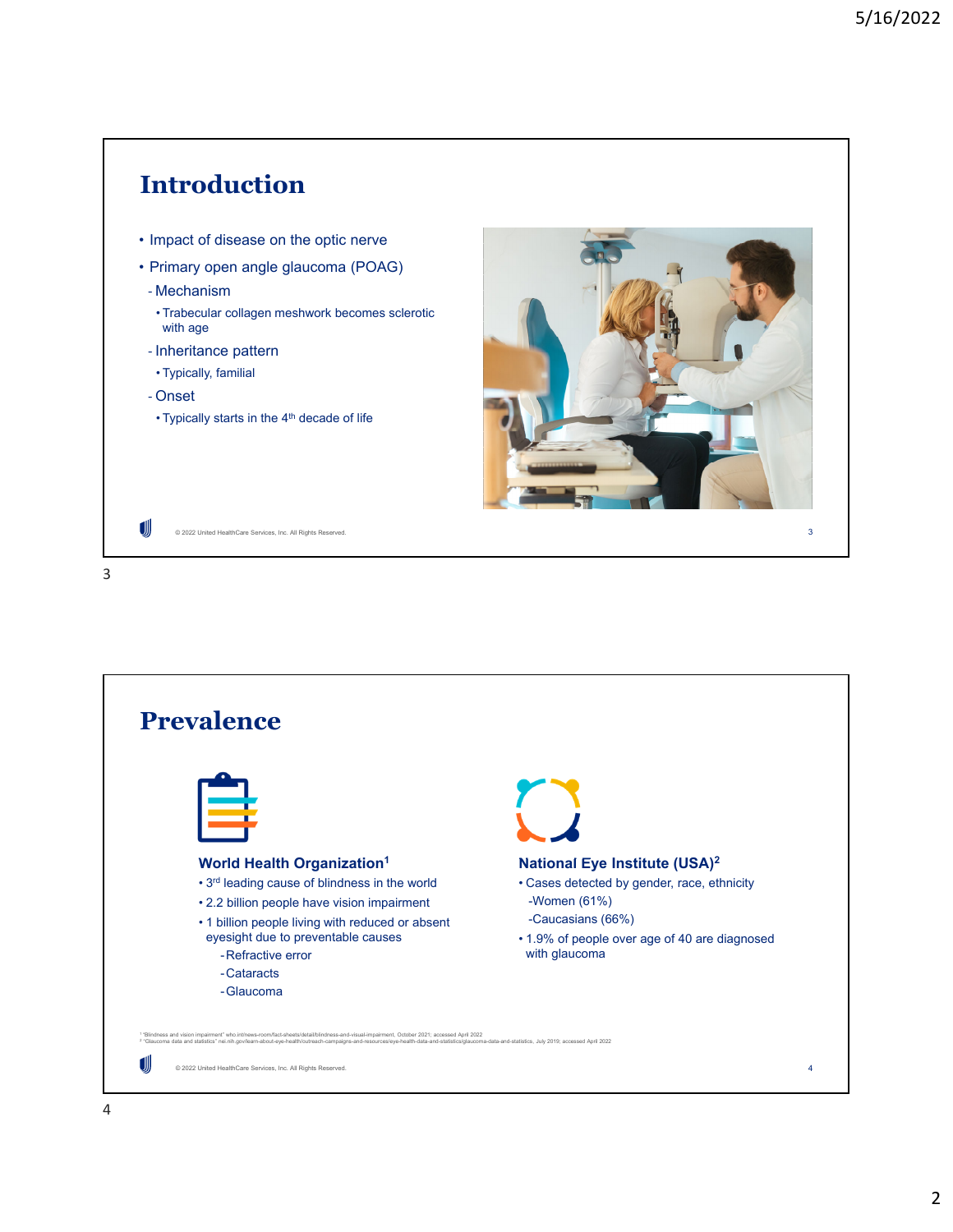

**A tool to assess significant risk Risk factors for Glaucoma** • **UnitedHealthcare Vision's peer review committee** Age 2012 2022 2023 2024 2025 2022 2024 2025 2026 2022 2024 2025 2026 2024 2025 2026 2024 2025 2026 20 ‐ Optometry / ophthalmology Ethnicity African 2 ‐ Glaucoma risk tool pilot program Asian 2012 - 2014 12:30 12:30 12:30 12:30 12:30 12:30 12:30 12:30 12:30 12:30 12:30 12:30 12:30 12:30 12:30 12:30 12:30 12:30 12:30 12:30 12:30 12:30 12:30 12:30 12:30 12:30 12:30 12:30 12:30 12:30 12:30 12:30 12:30 12:30 Hispanic 2 • **Based on a review of the literature** Family history 1 parent 6 2 parents 8 ‐ Each risk factor for glaucoma is weighted Parent blind from GL 8 ‐ Combinations of factors increase risk Medical history Diabetes 2 ‐ Establishes level of risk to substantiate the diagnosis Cardiovascular disease 2 of "glaucoma suspect" Eye injury **4** Eye exam Thin cornea <535 4 ‐ Develops criteria for glaucoma work-up and testing Krukenberg spindles 5 Iris transillumination 5 Narrow angle 4 Pseudo-exfoliation 10  $IOP above 20$  8  $C/D$  difference > than  $0.2$  4 Pallor/thinning of nerve head 8 UII © 2022 United HealthCare Services, Inc. All Rights Reserved. 6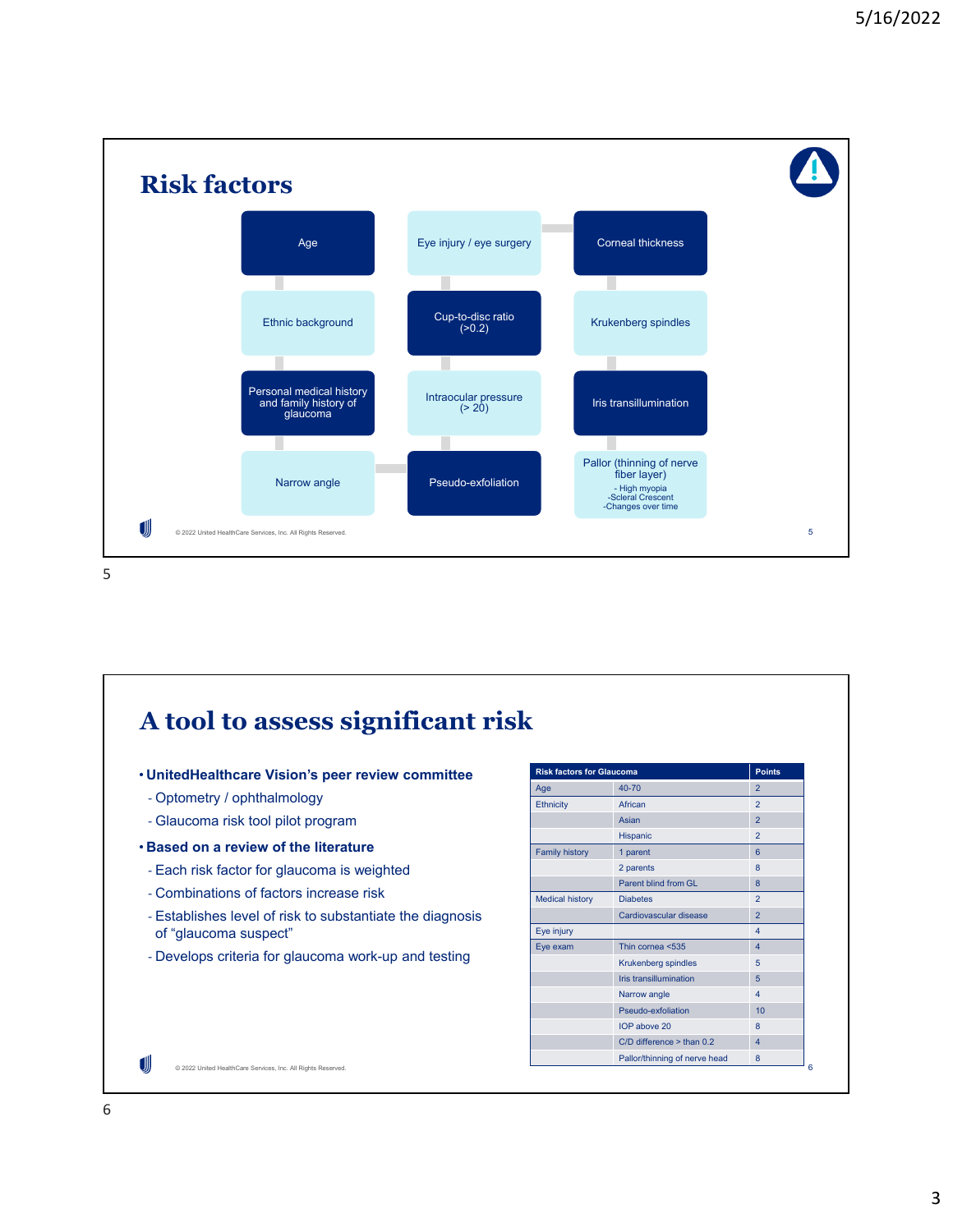

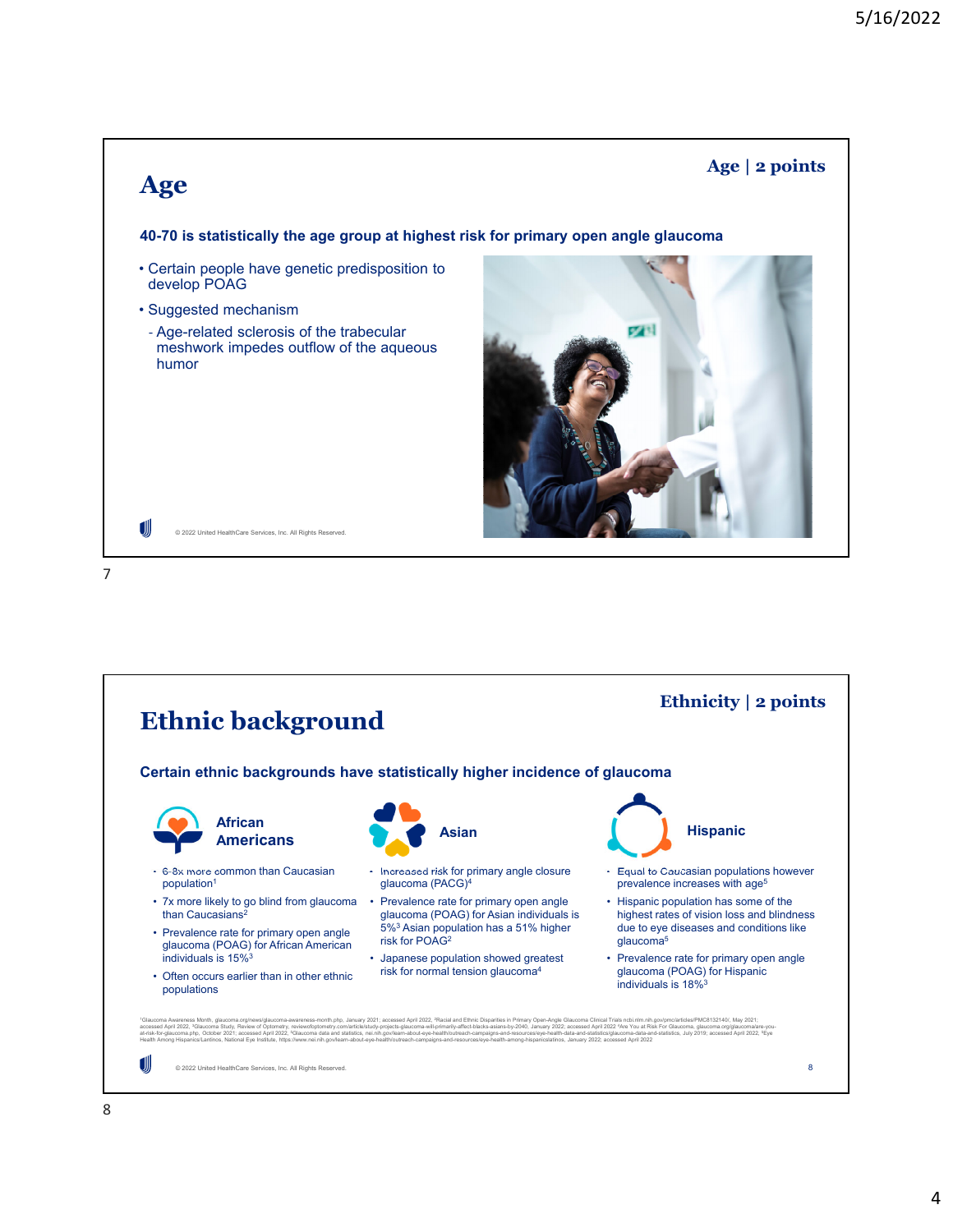## **Family history**

## **One parent | 6 points Two parents | 8 points**

9

First-degree blood relatives with glaucoma have a significantly increased risk of developing glaucoma

## **Genetic tendency for:**

- Sclerotic changes in the trabecular meshwork
- Stiffness of the lamina cribrosa

© 2022 United HealthCare Services, Inc. All Rights Reserved.

Tendency for narrow angles, larger crystalline lenses



9

JJJ

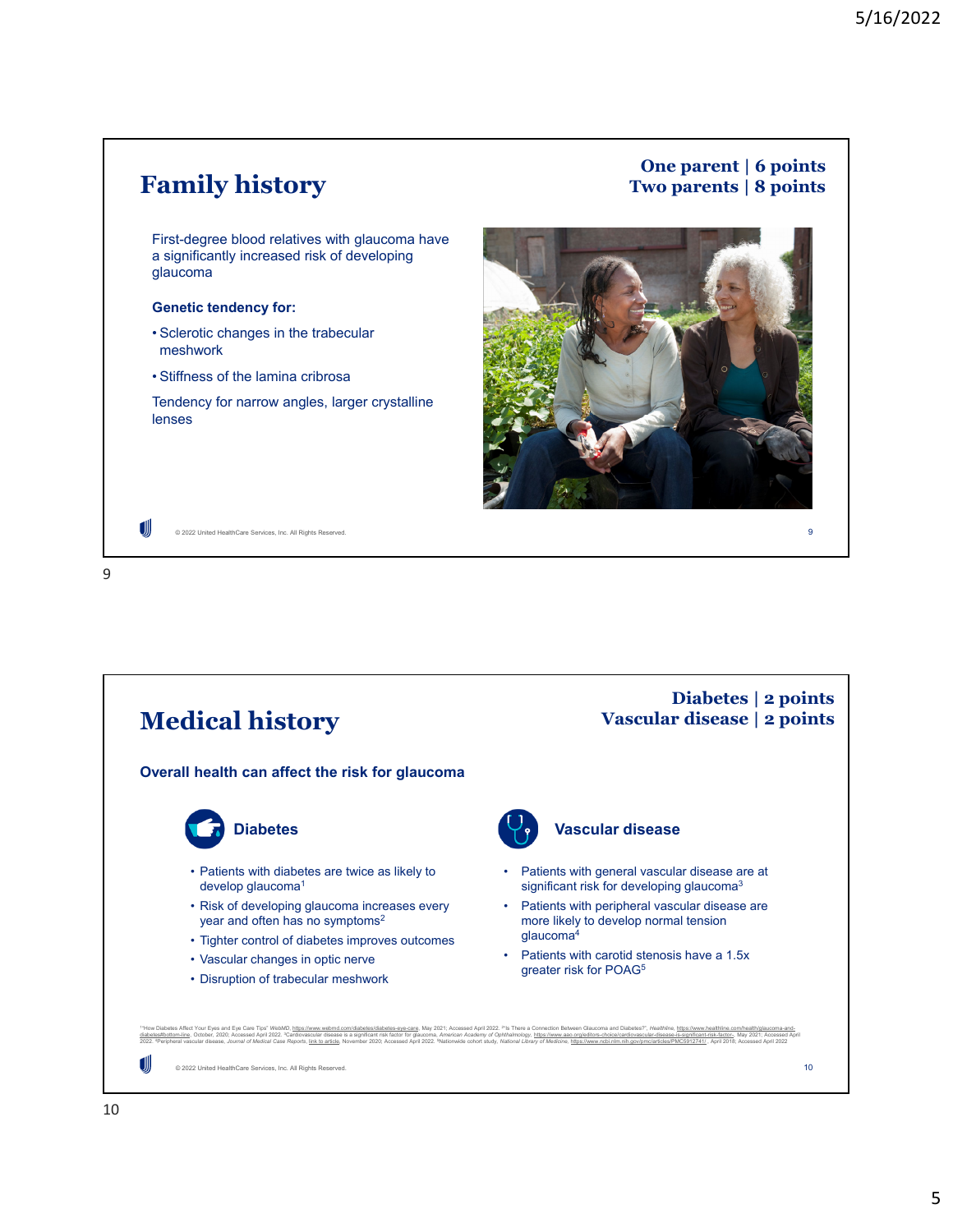

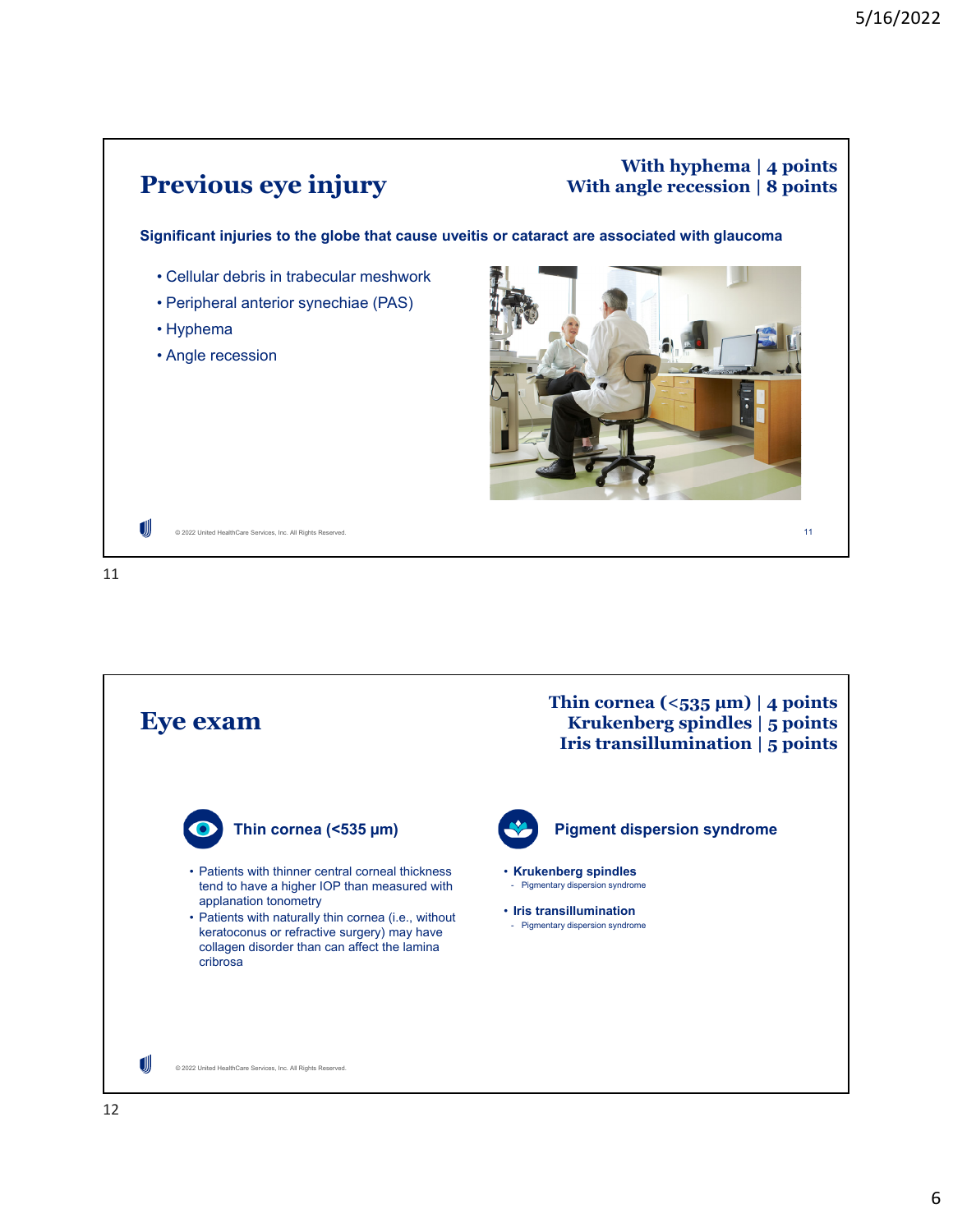

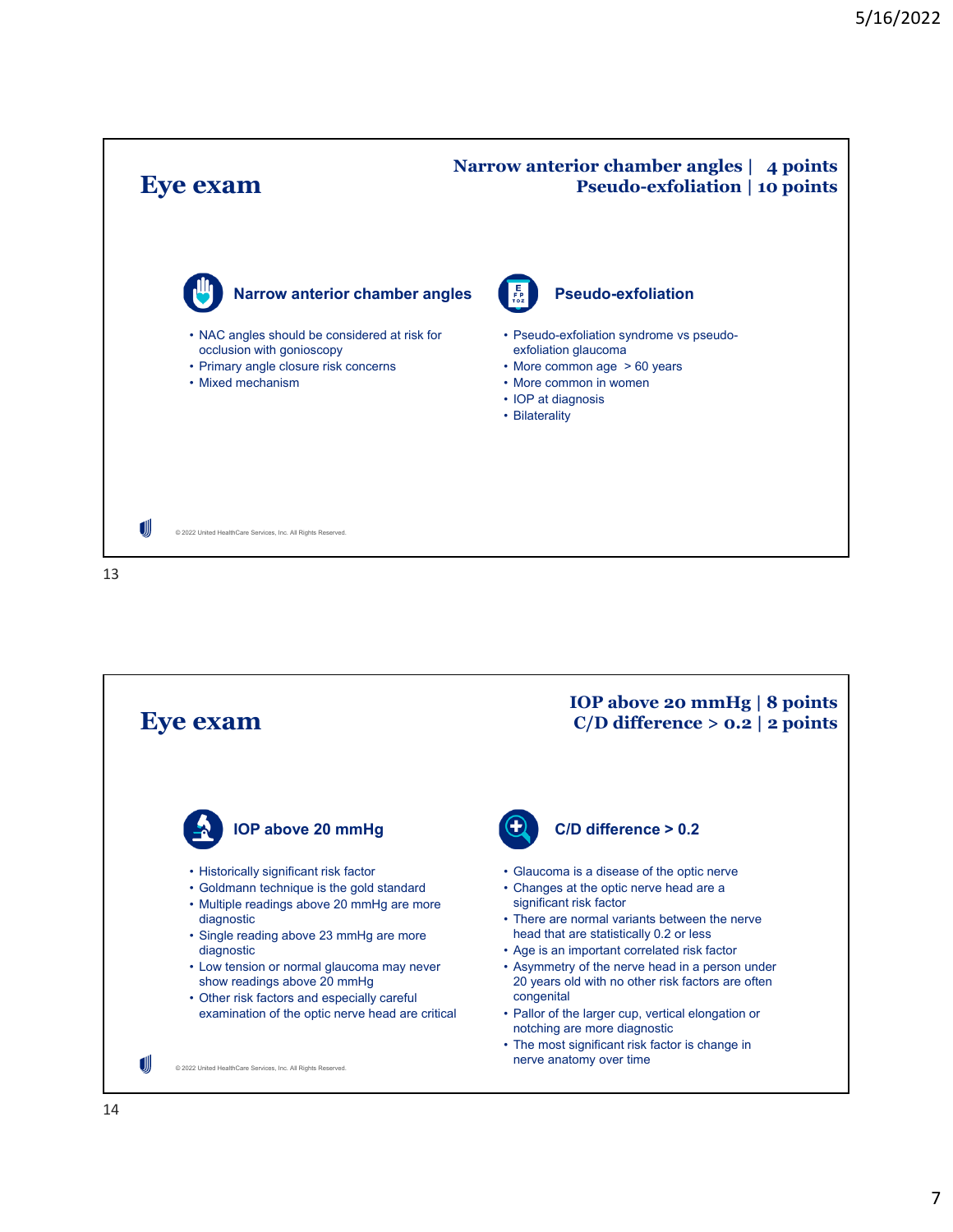